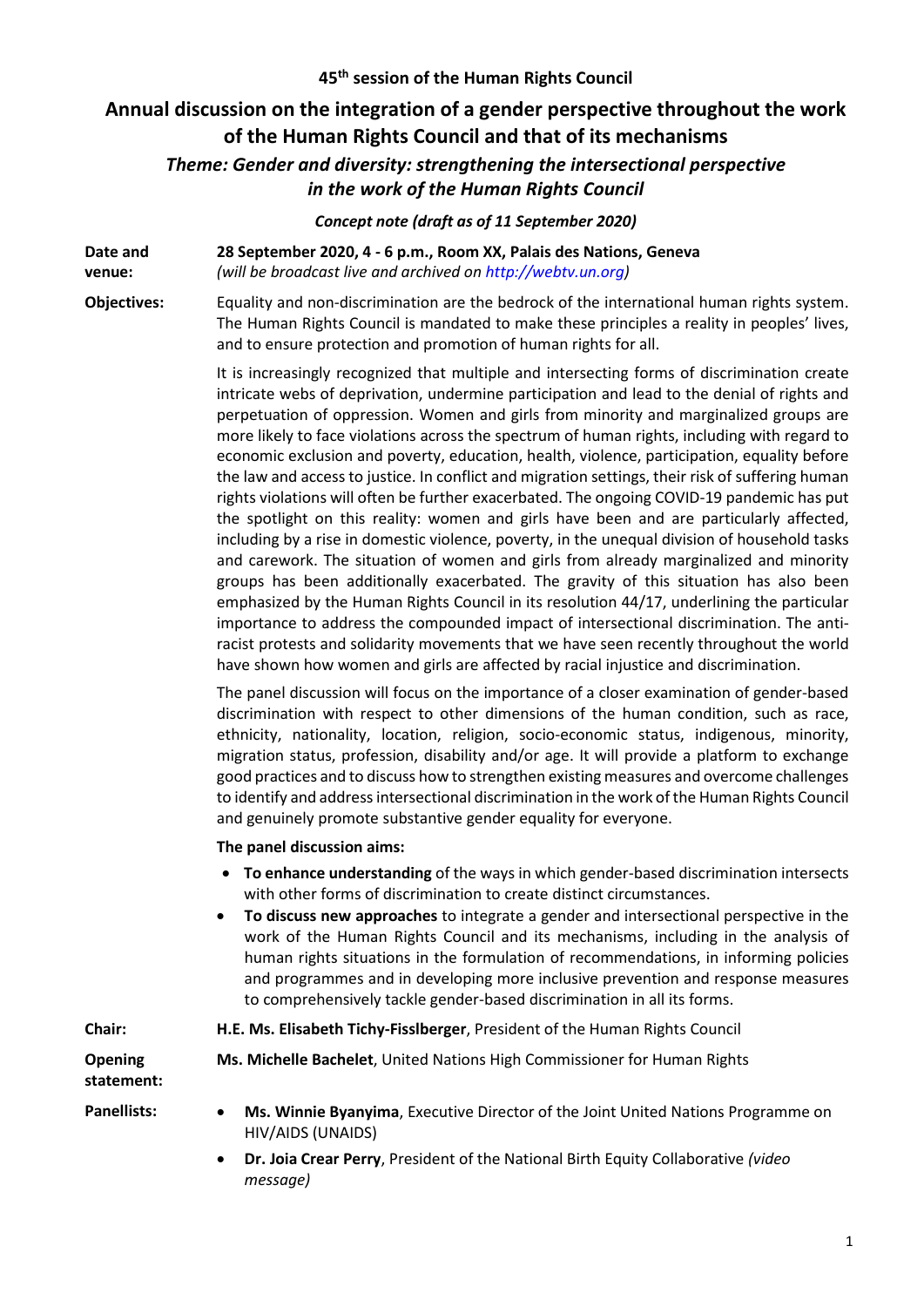• **Ms. Pragna Patel**, Founding member and current director of Southall Black Sisters *(video message)*

#### **Outcome:** The expected outcomes of this discussion are:

- The Human Rights Council, States and relevant stakeholders will learn from shared experiences, new initiatives and successful practices that have applied an intersectional approach to effectively and sustainably combatting discrimination based on gender.
- The Human Rights Council, States and relevant stakeholders will have enhanced understanding of the impact of intersecting forms of discrimination for the enjoyment of human rights by all and based on this, will be enabled to make recommendations on concrete measures to tackle gender-based discrimination in an inclusive manner and strengthen a gender perspective in the prevention of and response to discrimination.
- **Mandate:** In 2007, the Human Rights Council adopte[d resolution 6/30](http://ap.ohchr.org/Documents/E/HRC/resolutions/A_HRC_RES_6_30.pdf) on integrating the human rights of women throughout the United Nations system, in which it decided to incorporate into its programme of work an annual discussion on the integration of a gender perspective throughout its work and that of its mechanisms, including the evaluation of progress made and challenges experienced.

In this resolution the Council recognized the importance of examining, from a gender perspective, the intersection of multiple forms of discrimination and conditions of disadvantage, their root causes and consequences and their impact on the advancement of women and the enjoyment by women of all human rights, in order to develop and implement strategies, policies and programmes aimed at the elimination of all forms of discrimination against women and to increase the role that women play in the design, implementation and monitoring of gender-sensitive anti-discrimination policies.

The Council further requested all special procedures and other human rights mechanisms of the Human Rights Council and the Human Rights Council Advisory Committee regularly and systematically to integrate a gender perspective into the implementation of their mandate including when examining the intersection of multiple forms of discrimination against women and to include in their reports information on and qualitative analysis of human rights of women and girls.

Format: The panel discussion will be limited to two hours. The opening statement and initial presentations by the panellists will be followed by an interactive discussion divided into two slots. A maximum of one hour will be set aside for the podium, including opening statements, panellists' presentations and their responses to questions and concluding remarks. The remaining hour will be reserved for two slots of interventions from the floor for States and observers (2x12), national human rights institutions (2x1) and nongovernmental organizations (2x2).

> The list of speakers for the discussion will be established through the online inscription system and, as per practice, statements by high-level dignitaries and groups of States will be moved to the beginning of the list. Each speaker will have two minutes to raise issues and to ask panellists questions. Delegates who have not been able to take the floor due to time constraints will be able to upload their statements on the online system to be posted on the HRC Extranet.

**Background:** Effectively addressing intersectional forms of discrimination requires addressing multiple factors which contribute to its persistence, including lack of awareness of the problem and of its extent; the absence of data; the absence of legal frameworks addressing intersectional forms of discrimination; the inadequate allocation of resources to programmes and policies that meaningfully address intersectional discrimination, the existence of patriarchal systems, practices and norms and weak involvement of women and girls – especially from marginalized groups – in decision-making processes.

> In its resolution 44/17, the Council also recognized that women and girls are subject to multiple, intersecting and systemic forms of discrimination throughout their life based on,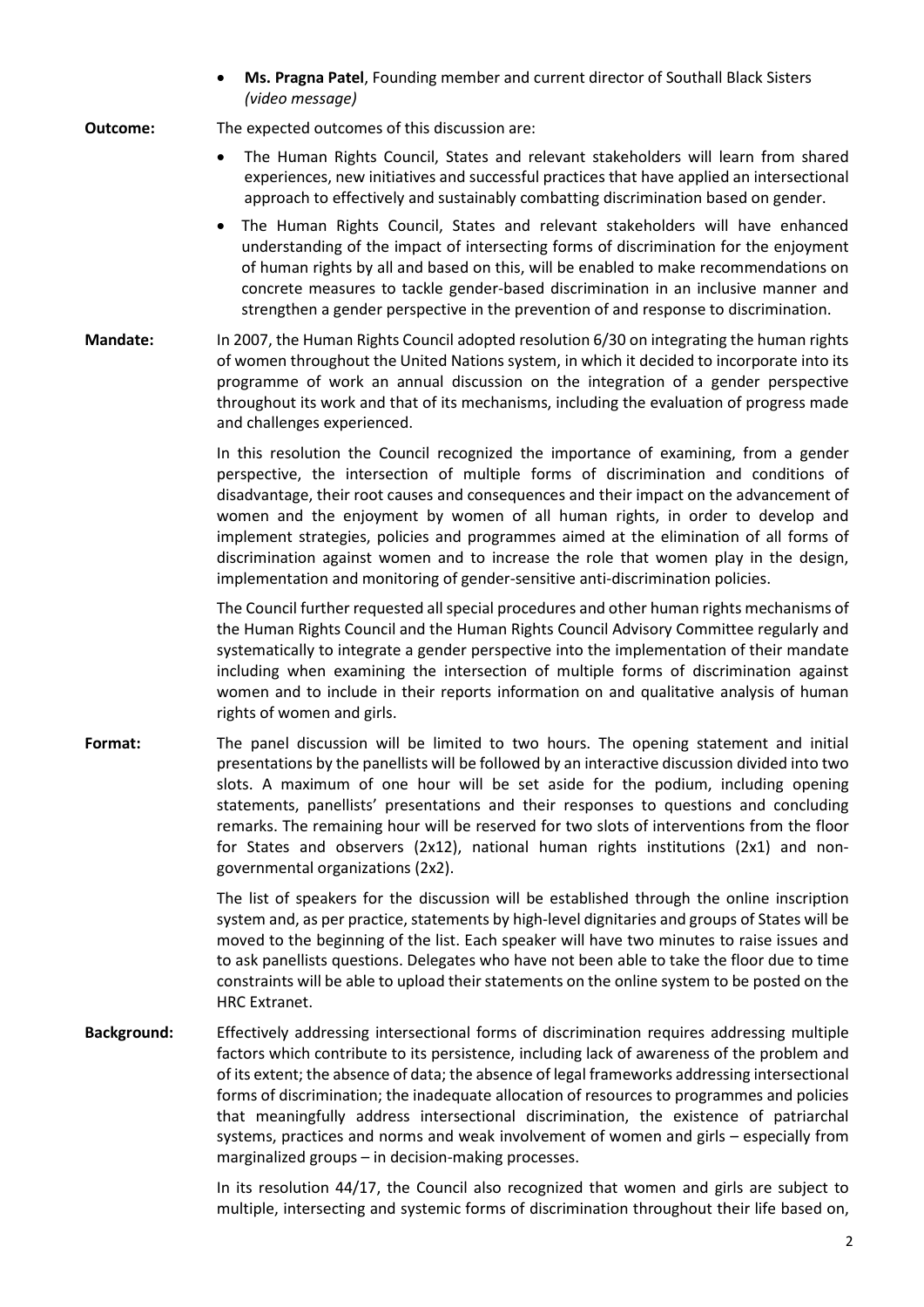inter alia, gender, age, race, ethnicity, indigeneity, religion or belief, physical and mental health, disability, civil status, socioeconomic background and migration status, in private and public spaces, both online and offline, and that substantive equality requires the elimination of the root causes of structural discrimination against them, including deeprooted patriarchal and gender stereotypes, negative social norms, sociopolitical and economic inequalities and systemic racism, as well as traditional understandings of gender roles that perpetuate unequal power relations, discriminatory attitudes, behaviours, norms, perceptions, customs and harmful practices, such as female genital mutilation and child, early and forced marriage.

The Council acknowledged in this resolution that States should consider recognizing intersecting and systemic discrimination in law and in practice, review existing and proposed legislation with an intersectional approach, adopt policies and programmes that take into consideration multiple and intersecting forms of discrimination, and include an understanding of multiple and intersecting forms of discrimination in any training on combating gender bias for State officials. The Council also called upon States to modify social and cultural patterns of conduct in order to prevent and eliminate racist, xenophobic, patriarchal, disability, age and gender stereotypes and any other negative social norms, attitudes or behaviours, or unequal power relations that view women and girls as subordinates or that underlie and perpetuate multiple and intersecting forms of discrimination and violence against women and girls.

Referring to the current COVID-19 pandemic, the Council also called upon States to take a human rights-based, gender-responsive and intersectional approach in their responses to the COVID-19 pandemic and to pay special attention to women and girls, in particular those in vulnerable situations, and their specific needs, including protection from xenophobia, social stigma, sexual and gender-based violence, and domestic violence; equal access to livelihood and socioeconomic opportunities, health-care services, including testing, treatment and vaccines, timely, adequate and accurate information about the pandemic; and access to testing and treatment, and to other necessities, including food, education, adequate housing, safe drinking water and sanitation, and essential health services, including sexual and reproductive health information and services.

The following topics were covered during the previous Council annual discussions on gender integration:

- Integrating a gender perspective into the work of the special procedures of the Human Rights Council (2008);
- Integrating a gender perspective in the universal periodic review (2009);
- Integrating a gender perspective in the work of the Human Rights Council: lessons learned, shortcomings and future challenges – 2007-2010 (2010);
- Promoting gender equality as institutional practice: from policy to action (2011);
- Economic, social and cultural rights of women (2012);
- Civil society's contribution to the integration of a gender perspective in the work of the Human Rights Council and its mechanisms (2013);
- Gender integration in the country-focused work of the Council (2014);
- Gender parity and its contribution to gender integration in the work of the Human Rights Council (2015);
- Gender integration in the resolutions and recommendations of the HRC (2016);
- The universal periodic review and the 2030 Agenda for Sustainable Development: Achieve gender equality and empower all women and girls (Goal 5) (2017);
- Gender integration and human rights investigations: strengthening a victim-centred approach (2018).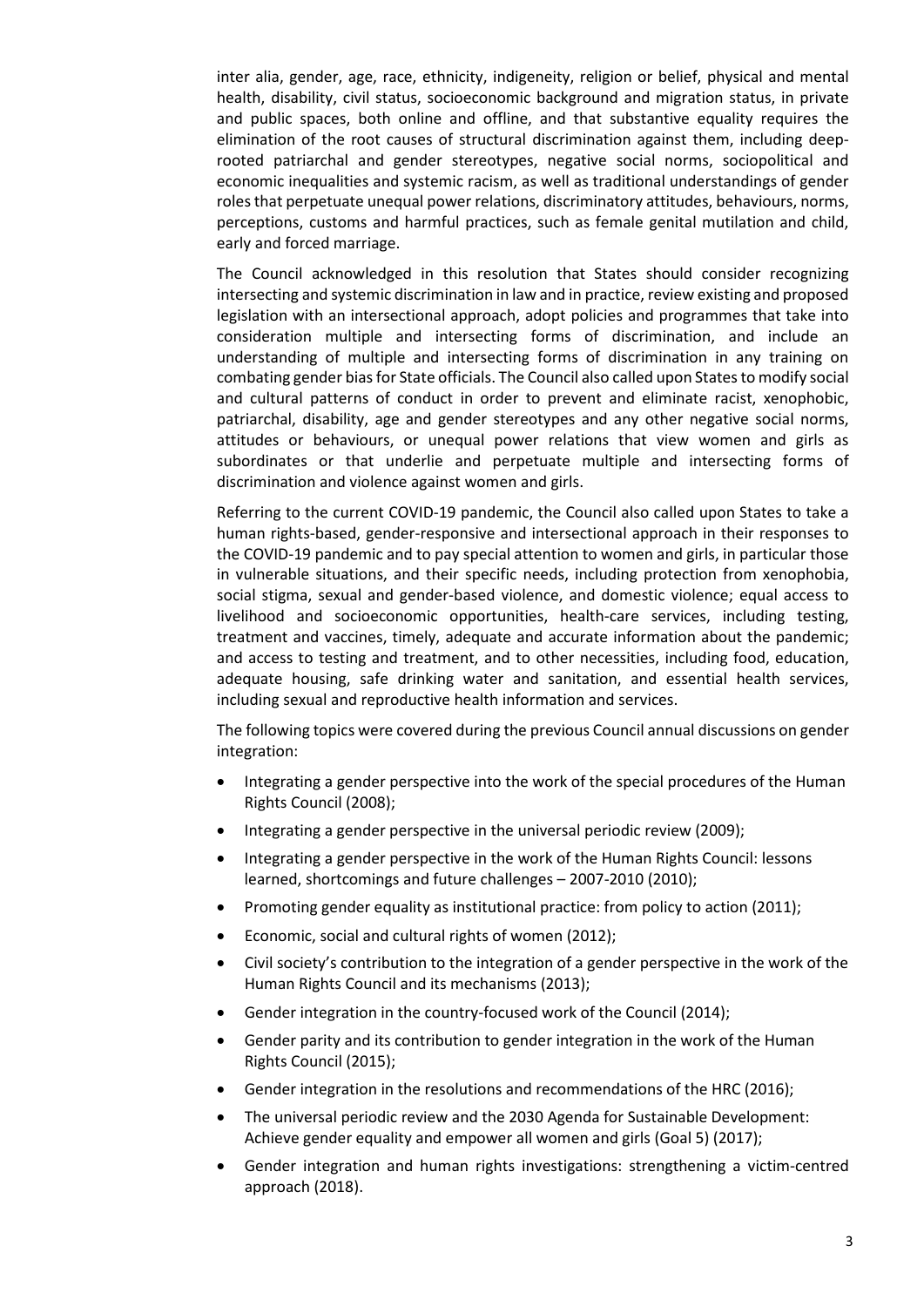• Gender-responsive initiatives to accelerate gender equality (2019)

**Background documents:**

- [Human Rights Council resolution 6/30](http://ap.ohchr.org/Documents/E/HRC/resolutions/A_HRC_RES_6_30.pdf) entitled "Integrating the human rights of women throughout the United Nations system" (*adopted by consensus on 14 December 2007*)
- [General Assembly resolution 69/151](https://undocs.org/A/RES/69/151) entitled "Follow-up to the Fourth World Conference on Women and full implementation of the Beijing Declaration and Platform for Action and the outcome of the twenty-third special session of the General Assembly" (*adopted by consensus on 18 December 2014*)
- [General Assembly resolution 70/1](https://undocs.org/A/RES/70/1) entitled "Transforming our world: the 2030 Agenda for Sustainable Development" (*adopted by consensus on 25 September 2015)*
- [Human Rights Council resolution](https://undocs.org/A/HRC/RES/41/6) 41/6 entitled "Elimination of all forms of discrimination against women and girls" (*adopted by consensus on 11 July 2019*)
- [Human Rights Council resolution](https://undocs.org/A/HRC/RES/44/17) 44/17 entitled "Elimination of all forms of discrimination against women and girls" (*adopted by consensus on 17 July 2020)*
- [Human Rights Council resolution 43/1](https://undocs.org/A/HRC/RES/43/1) entitled "Promotion and protection of the human rights and fundamental freedoms of Africans and of people of African descent against excessive use of force and other human rights violations by law enforcement officers" (*adopted by consensus on by consensus on 19 June 2020)*
- Report of the United Nations High Commissioner for Human Rights Intersection of race and gender discrimination in sport [\(A/HRC/44/26\)](https://undocs.org/A/HRC/44/26)
- [Human Rights Council resolution 41/17](https://undocs.org/A/HRC/RES/41/17) entitled "Accelerating efforts to eliminate all forms of violence against women and girls: preventing and responding to violence against women and girls in the world of work" (*adopted by consensus on 12 July 2019)*
- [Human Rights Council resolution 41/18](https://undocs.org/A/HRC/RES/41/18) entitled "Mandate of the Independent Expert on protection against violence and discrimination based on sexual orientation and gender identity" (*adopted by vote on 12 July 2019)*
- [Human Rights Council resolution 40/5](https://undocs.org/A/HRC/RES/40/5) entitled "Elimination of discrimination against women and girls in sport" (*adopted by consensus on 21 March 2019)*
- [Human Rights Council resolution 32/17](https://undocs.org/A/HRC/RES/32/17) entitled "Addressing the impact of multiple and intersecting forms of discrimination and violence in the context of racism, racial discrimination, xenophobia and related intolerance on the full enjoyment of all human rights by women and girls" (*adopted by consensus on 1 July 2016)*
- Report of the United Nations High Commissioner for Human Rights Impact of multiple and intersecting forms of discrimination and violence in the context of racism, racial discrimination, xenophobia and related intolerance on the full enjoyment of all human rights by women and girls [\(A/HRC/35/10\)](https://undocs.org/A/HRC/35/10)
- Report of the United Nations High Commissioner for Human Rights Summary report on the panel discussion of the impact of multiple and intersecting forms of discrimination and violence in the context of racism, racial discrimination, xenophobia and related intolerance on the full enjoyment of all human rights by women and girls [\(A/HRC/37/28\)](https://undocs.org/A/HRC/37/28)
- [Living Free and Equal: What States are doing to tackle violence and discrimination](https://www.ohchr.org/EN/Issues/Discrimination/Pages/LivingFreeEqual.aspx)  [against lesbian, gay, bisexual, transgender and intersex people](https://www.ohchr.org/EN/Issues/Discrimination/Pages/LivingFreeEqual.aspx)
- [Born Free and Equal: Sexual Orientation and Gender Identity in International Human](https://www.ohchr.org/EN/Issues/Discrimination/Pages/LivingFreeEqual.aspx)  Rights Law [\(revised edition\)](https://www.ohchr.org/EN/Issues/Discrimination/Pages/LivingFreeEqual.aspx)
- [CEDAW ngeneral recommendation No. 26 \(2008\) on wome](https://tbinternet.ohchr.org/_layouts/15/treatybodyexternal/Download.aspx?symbolno=CEDAW/C/2009/WP.1/R&Lang=en) migrant workers
- [CEDAW general recommendation No. 27 \(2010\)](https://undocs.org/CEDAW/C/GC/27) on older women and protection of their [human rights](https://undocs.org/CEDAW/C/GC/27)